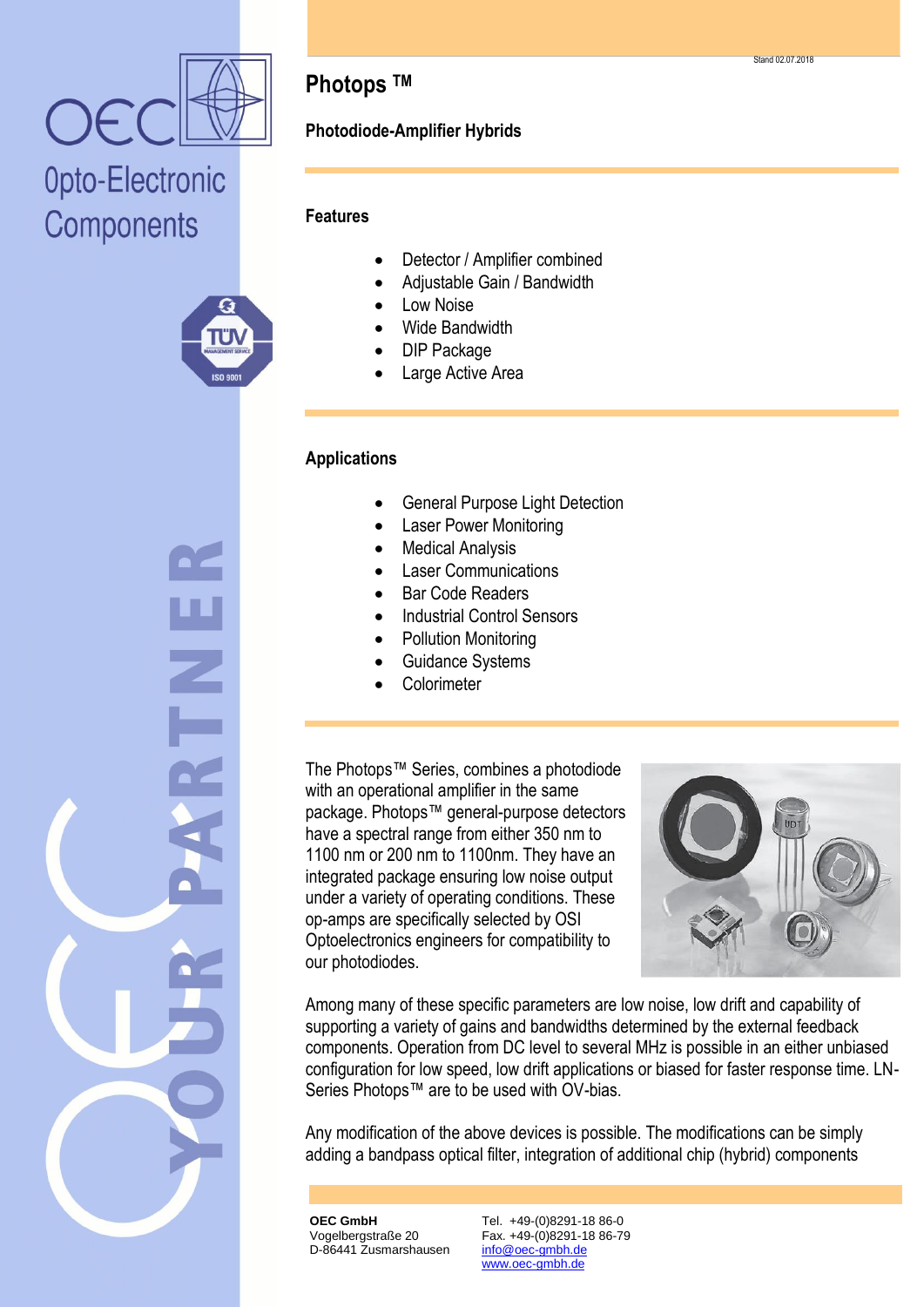#### Stand 02.07.2018

inside the same package, utilizing a different op-amp, photodetector replacement, modified package design and / or mount on PCB or ceramic. For your specific requirements, contact one of our Applications Engineers.

#### **Typical Spectral Response**

OE

Opto-Electronic

٤Ĵ

۳.

**ISO 900** 

Components



#### **Typical Gain vs. Frequency**



**OEC GmbH** Vogelbergstraße 20 D-86441 Zusmarshausen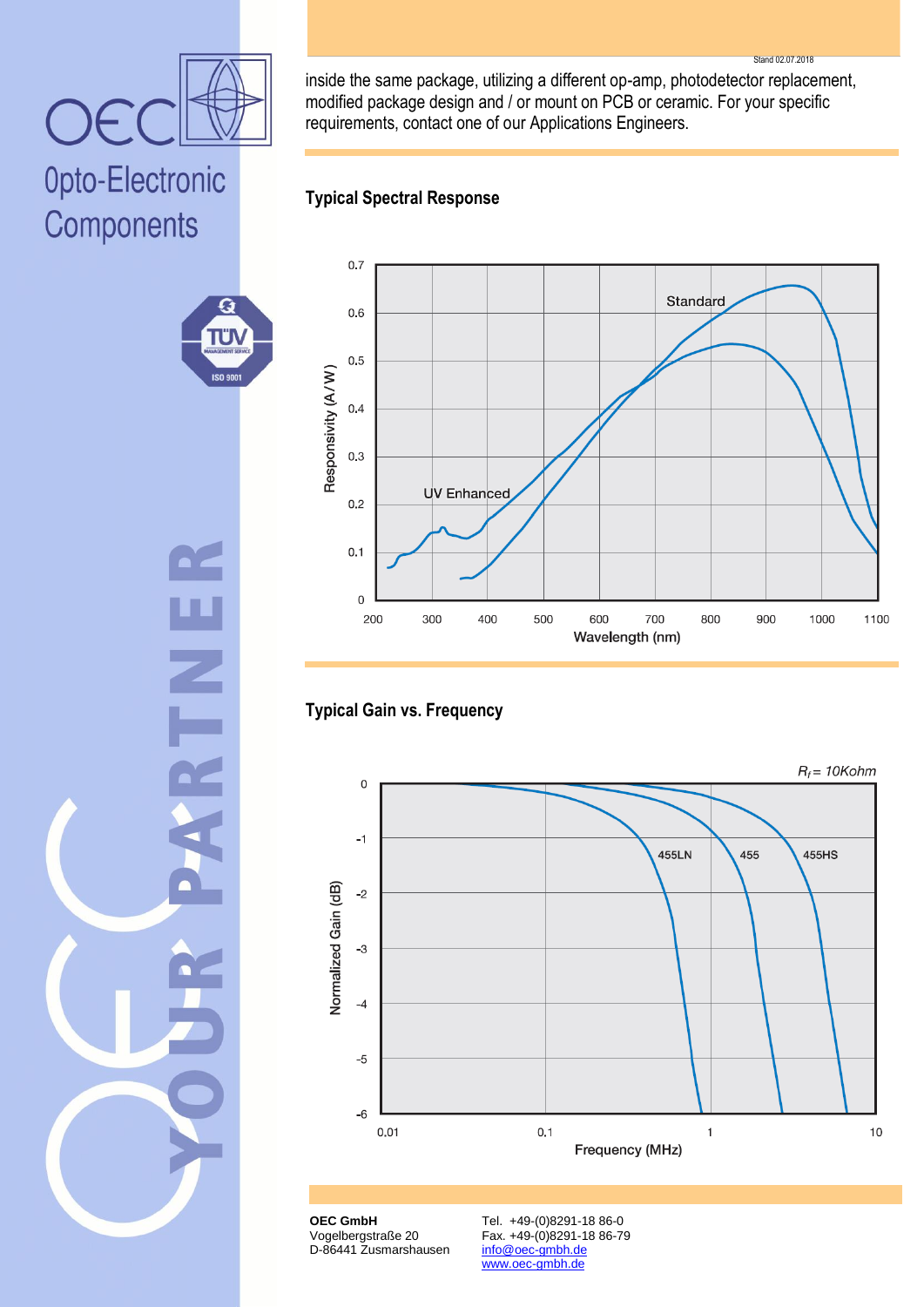**OEC GmbH** Vogelbergstraße 20 D-86441 Zusmarshausen

Tel. +49-(0)8291-18 86-0 Fax. +49-(0)8291-18 86-79 info@oec-gmbh.de www.oec-gmbh.de

∐<br>Z

#### **Typical Responsivity vs. Frequency**

UDT - 455, 970nm



### **Typical Electro-Optical Specifications** (at  $T_A = 23^{\circ}C$ )

| <b>Model</b><br><b>Number</b> | <b>Active Area</b> |                   | <b>Responsivity</b><br>(A/W) |            |       |            | Capacitance<br>(pF) |            | <b>Dark</b><br><b>Current</b><br>(nA) |            |
|-------------------------------|--------------------|-------------------|------------------------------|------------|-------|------------|---------------------|------------|---------------------------------------|------------|
|                               | Area               | <b>Dimensions</b> | 254nm                        |            | 970nm |            | 0V                  | $-10V$     | $-10V$                                |            |
|                               | (mm <sup>2</sup> ) | (mm)              | Min                          | <b>Typ</b> |       | <b>Typ</b> | <b>Typ</b>          | <b>Typ</b> | <b>Typ</b>                            | <b>Max</b> |
| 350-1100nm Spectral Range     |                    |                   |                              |            |       |            |                     |            |                                       |            |
| <b>UDT-451</b>                |                    |                   |                              |            |       |            |                     |            |                                       |            |
| <b>UDT-455</b>                | 5.1                |                   |                              |            |       |            | 85                  | 15         | 0.25                                  | 3          |
| <b>UDT-455LN **</b>           |                    | $2.54 \phi$       |                              |            |       |            |                     |            |                                       |            |
| <b>UDT-455HS</b>              |                    |                   |                              |            | 0.60  | 0.65       |                     |            |                                       |            |
| <b>UDT-020D</b>               | 16                 | $4.57 \phi$       |                              |            |       |            | 330                 | 60         | 0.5                                   | 10         |
| <b>UDT-555D</b>               | 100                | $11.3 \phi$       |                              |            |       |            | 1500                | 300        | $\overline{2}$                        | 25         |
| 200-1100nm Spectral Range     |                    |                   |                              |            |       |            |                     |            |                                       |            |
| <b>UDT-455UV</b>              |                    |                   |                              |            |       |            |                     |            |                                       |            |
| UDT-                          | 5.1                | $2.54 \phi$       |                              |            |       |            | 300                 |            |                                       |            |
| 455UV/LN **                   |                    |                   |                              | 0.14       |       |            |                     |            |                                       |            |
| UDT-020UV                     | 16                 | $4.57 \phi$       |                              |            |       |            | 1000                |            |                                       |            |
| <b>UDT-055UV</b>              | 50                 | $7.98\phi$        | 0.10                         |            |       |            | 2500                |            |                                       |            |
| <b>UDT-555UV</b>              |                    |                   |                              |            |       |            |                     |            |                                       |            |
| UDT-<br>555UV/LN **           | 100                | $11.3 \phi$       |                              |            |       |            | 4500                |            |                                       |            |



Opto-Electronic Components



Stand 02.07.2018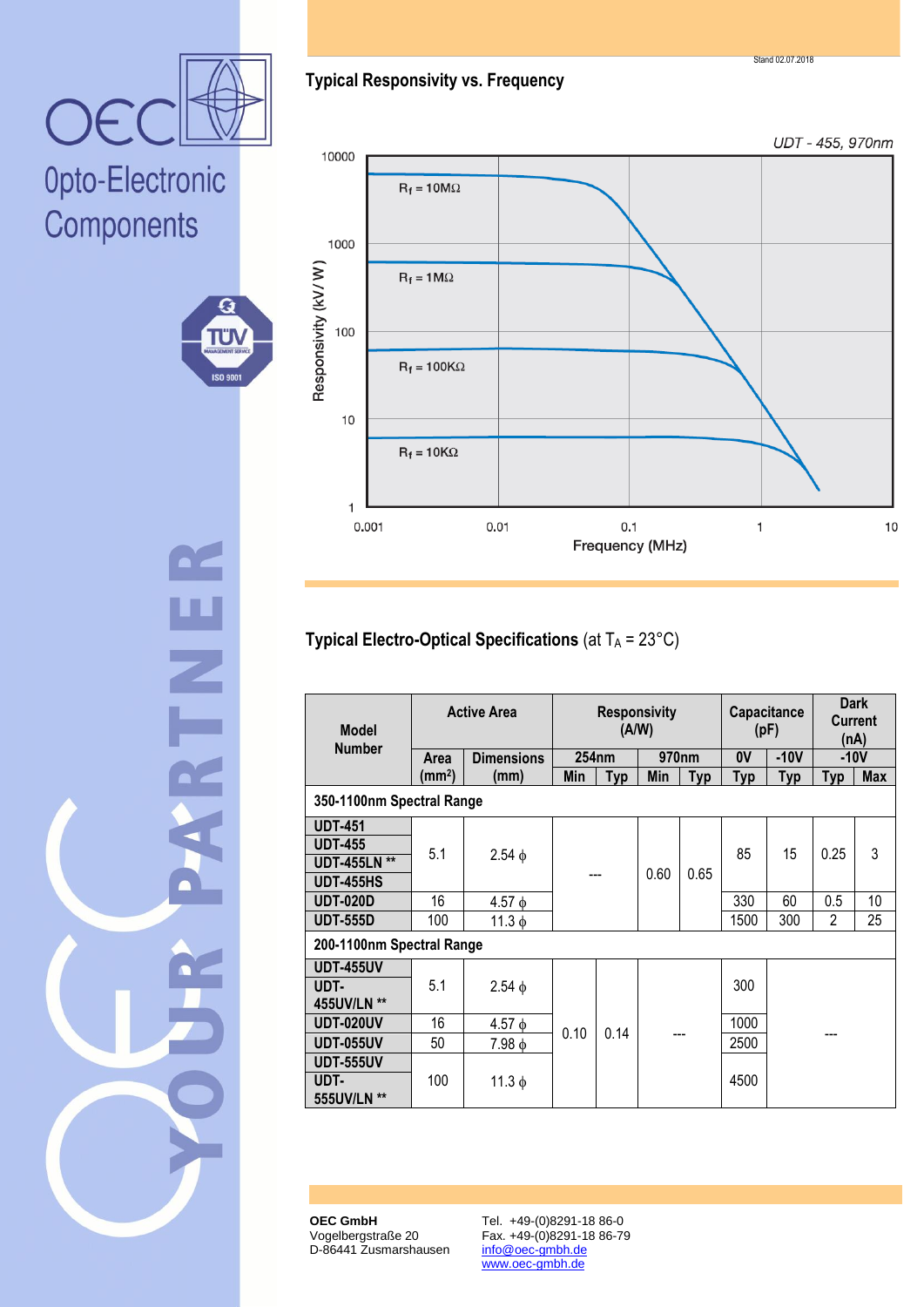



H<br>Z<br>L

| <b>Model</b>              | <b>Shunt</b><br>NEP (W/ $\sqrt{Hz}$ )<br><b>Resistance</b><br>$(M\Omega)$ |              |                          | <b>Reverse</b><br>Voltage | Temp. Range (°C) *                 | Package           |                |
|---------------------------|---------------------------------------------------------------------------|--------------|--------------------------|---------------------------|------------------------------------|-------------------|----------------|
| <b>Number</b>             | $-10mV$                                                                   | 0V,<br>254nm | $-10V,$<br>970nm         | (V)                       |                                    | <b>Style</b>      |                |
|                           | <b>Typ</b>                                                                | <b>Typ</b>   | <b>Max</b><br><b>Typ</b> |                           | <b>Operating</b><br><b>Storage</b> |                   |                |
| 350-1100nm Spectral Range |                                                                           |              |                          |                           |                                    |                   |                |
| <b>UDT-451</b>            |                                                                           |              |                          |                           |                                    |                   | 29/DIP         |
| <b>UDT-455</b>            |                                                                           |              | $1.4e-14$                | $30**$                    | $0 - +70$                          | $-30 -$<br>$+100$ |                |
| <b>UDT-455LN **</b>       |                                                                           |              |                          |                           |                                    |                   | 30/TO-5        |
| <b>UDT-455HS</b>          |                                                                           |              |                          |                           |                                    |                   |                |
| <b>UDT-020D</b>           |                                                                           |              | 1.9 e-14                 |                           |                                    |                   | 31/TO-8        |
| <b>UDT-555D</b>           |                                                                           |              | $3.9e-14$                |                           |                                    |                   | 32/<br>Special |
| 200-1100nm Spectral Range |                                                                           |              |                          |                           |                                    |                   |                |
| <b>UDT-455UV</b>          |                                                                           |              |                          |                           |                                    |                   |                |
| UDT-                      | 100                                                                       | $9.2 e-14$   |                          |                           |                                    |                   | 30/TO-5        |
| 455UV/LN **               |                                                                           |              |                          |                           | $0 - +70$                          | $-30 -$           |                |
| <b>UDT-020UV</b>          | 50                                                                        | $1.3e-13$    |                          | $5***$                    |                                    |                   | 31/TO-5        |
| <b>UDT-055UV</b>          | 20                                                                        | 2.1 e-13     |                          |                           |                                    | $+100$            |                |
| <b>UDT-555UV</b>          |                                                                           |              |                          |                           |                                    |                   | 32/            |
| UDT-<br>555UV/LN **       | 10<br>$2.9e-13$                                                           |              |                          |                           |                                    |                   | Special        |

#### Operational Amplifier Specifications

| <b>Model</b><br><b>Number</b> |     | <b>Supply Voltage</b><br>(V) |            | Quiescent<br><b>Supply</b><br><b>Current</b><br>(mA)<br>± 15V |            | <b>Input Offset</b><br>Voltage<br>(mV) |            | Temp.<br><b>Coefficient</b><br><b>Input Offset</b><br>Voltage<br>$(\mu V)^{\circ}C$ |            |
|-------------------------------|-----|------------------------------|------------|---------------------------------------------------------------|------------|----------------------------------------|------------|-------------------------------------------------------------------------------------|------------|
|                               | Min | <b>Typ</b>                   | <b>Max</b> | <b>Typ</b>                                                    | <b>Max</b> | <b>Typ</b>                             | <b>Max</b> | <b>Typ</b>                                                                          | <b>Max</b> |
| <b>UDT-451</b>                |     |                              | ±18        | 1.4                                                           | 2.5        | 3.0                                    | 6.0        | 10                                                                                  | ---        |
| <b>UDT-455</b>                |     |                              |            | 2.8                                                           | 5.0        | 0.5                                    | 3          | 4                                                                                   | 30         |
| <b>UDT-455UV</b>              |     |                              |            |                                                               |            |                                        |            |                                                                                     |            |
| <b>UDT-020D</b>               |     |                              |            |                                                               |            |                                        |            |                                                                                     |            |
| <b>UDT-020UV</b>              |     |                              |            |                                                               |            |                                        |            |                                                                                     |            |
| <b>UDT-455HS</b>              |     | ±15                          |            | 4.8                                                           | 8.0        | 0.5                                    | 3          | 4                                                                                   | 30         |
| <b>UDT-455LN**</b>            | ±5  |                              |            |                                                               |            |                                        |            |                                                                                     |            |
| UDT-                          |     |                              |            | 0.9                                                           | 1.8        | 0.26                                   | 1          |                                                                                     | 20         |
| 455UV/LN**                    |     |                              |            |                                                               |            |                                        |            |                                                                                     |            |
| <b>UDT-055UV</b>              |     |                              |            |                                                               |            |                                        |            |                                                                                     |            |
| <b>UDT-555D</b>               |     |                              | ±22        | 2.7                                                           | 4.0        | 0.4                                    | 1          | 3                                                                                   | 10         |
| <b>UDT-555UV</b>              |     |                              |            |                                                               |            |                                        |            |                                                                                     |            |

**OEC GmbH** Vogelbergstraße 20 D-86441 Zusmarshausen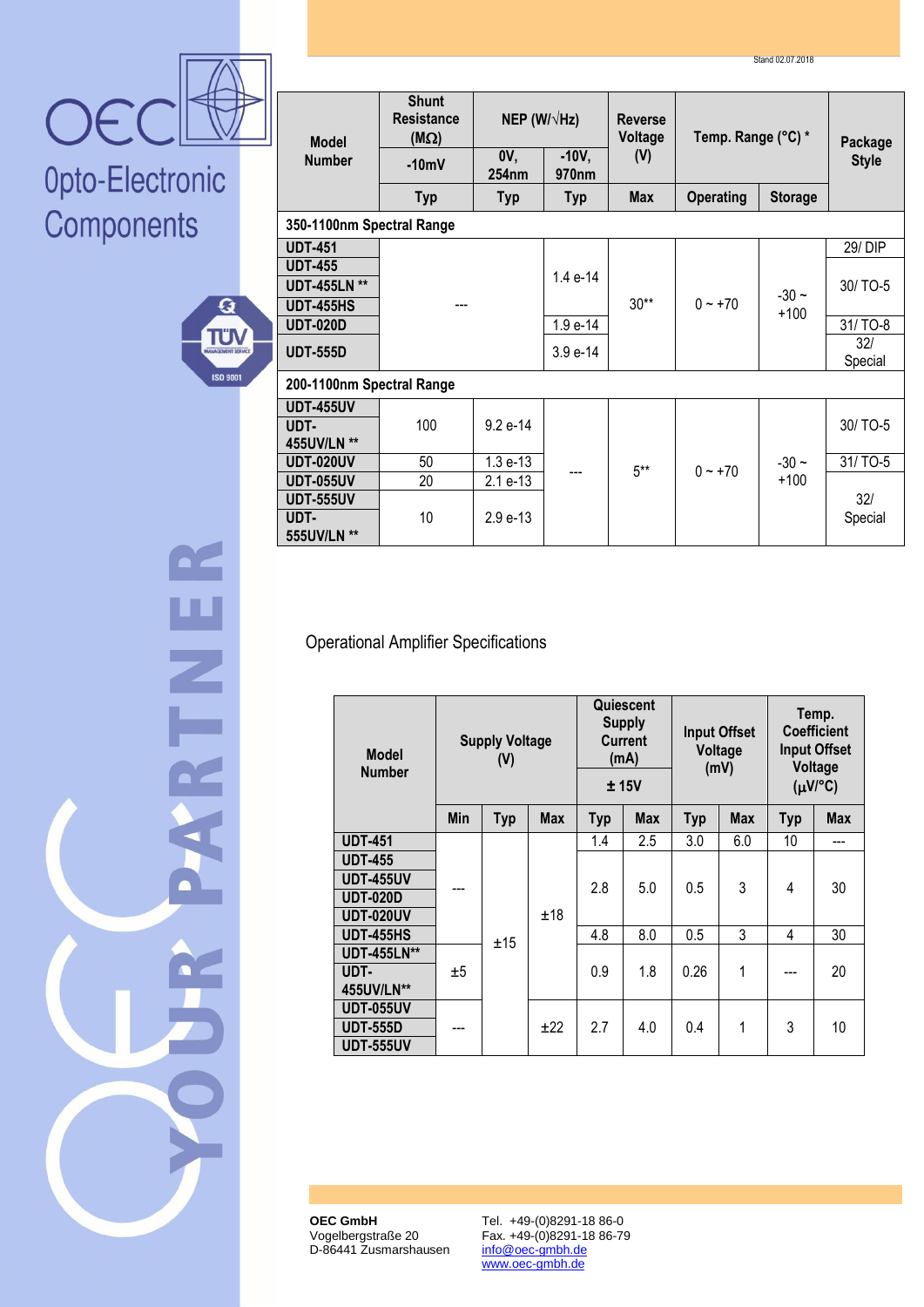Stand 02.07.2018



### Opto-Electronic Components



 $\overline{\mathbb{Z}}$ 

| <b>Input Bias</b><br><b>Current</b><br><b>Model</b><br>(pA)<br><b>Number</b> |            |            | Gain<br><b>Bandwidth</b><br><b>Product</b><br>(MHz) |            | <b>Slew Rate</b><br>$(V/\mu s)$ |            | <b>Open Loop</b><br>Gain, DC<br>(V/mV) |            |
|------------------------------------------------------------------------------|------------|------------|-----------------------------------------------------|------------|---------------------------------|------------|----------------------------------------|------------|
|                                                                              | <b>Typ</b> | <b>Max</b> | Min                                                 | <b>Typ</b> | Min                             | <b>Typ</b> | Min                                    | <b>Typ</b> |
| <b>UDT-451</b>                                                               | 30         | 200        |                                                     | 4.0        |                                 | 13         |                                        | 150        |
| <b>UDT-455</b>                                                               | ±80        | ±400       | 3.0                                                 | 5.4        | 5                               | 9          |                                        | 200        |
| <b>UDT-455UV</b>                                                             |            |            |                                                     |            |                                 |            |                                        |            |
| <b>UDT-020D</b>                                                              |            |            |                                                     |            |                                 |            |                                        |            |
| UDT-020UV                                                                    |            |            |                                                     |            |                                 |            |                                        | 50         |
| <b>UDT-455HS</b>                                                             |            | ±500       | 11                                                  | 26         | 25                              | 40         |                                        |            |
| <b>UDT-455LN**</b>                                                           |            |            |                                                     |            |                                 |            |                                        |            |
| <b>UDT</b>                                                                   | 0.15       | 0.3        | 0.5                                                 | 1          | 0.5                             | 3          |                                        | 2500       |
| -455UV/LN**                                                                  |            |            |                                                     |            |                                 |            |                                        |            |
| <b>UDT-055UV</b>                                                             | ±40        | ±200       | 3.5                                                 | 5.7        | 7.5                             | 11         | 75                                     |            |
| <b>UDT-555D</b>                                                              |            |            |                                                     |            |                                 |            |                                        | 220        |
| UDT-555UV                                                                    |            |            |                                                     |            |                                 |            |                                        |            |

| <b>Model</b><br><b>Number</b> | <b>Input Noise</b><br>Voltage<br>(nV/ $\sqrt{Hz}$ ) | <b>Input Noise</b><br><b>Current</b><br>$(fA/\sqrt{Hz})$ |       |  |  |
|-------------------------------|-----------------------------------------------------|----------------------------------------------------------|-------|--|--|
|                               | <b>100Hz</b>                                        | 1 kHz                                                    | 1 kHz |  |  |
|                               | <b>Typ</b>                                          | <b>Typ</b>                                               |       |  |  |
| <b>UDT-451</b>                |                                                     | 18                                                       |       |  |  |
| <b>UDT-455</b>                |                                                     |                                                          | 10    |  |  |
| <b>UDT-455UV</b>              | 20                                                  |                                                          |       |  |  |
| <b>UDT-020D</b>               |                                                     | 15                                                       |       |  |  |
| <b>UDT-020UV</b>              |                                                     |                                                          |       |  |  |
| <b>UDT-455HS</b>              |                                                     |                                                          |       |  |  |
| <b>UDT-455LN**</b>            |                                                     |                                                          |       |  |  |
| <b>UDT</b>                    | 78                                                  | 27                                                       | 0.22  |  |  |
| -455UV/LN**                   |                                                     |                                                          |       |  |  |
| <b>UDT-055UV</b>              |                                                     |                                                          |       |  |  |
| <b>UDT-555D</b>               | 20                                                  | 15                                                       | 10    |  |  |
| <b>UDT-555UV</b>              |                                                     |                                                          |       |  |  |

\* Non-condensing temperature and storage range, non-condensing environment.<br>\*\* IN-series devices are to be used with a 0V bias

 $LN$ -series devices are to be used with a  $0V$  bias.

For mechanical drawings please refer to "Mechanical Drawings"

**OEC GmbH** Vogelbergstraße 20 D-86441 Zusmarshausen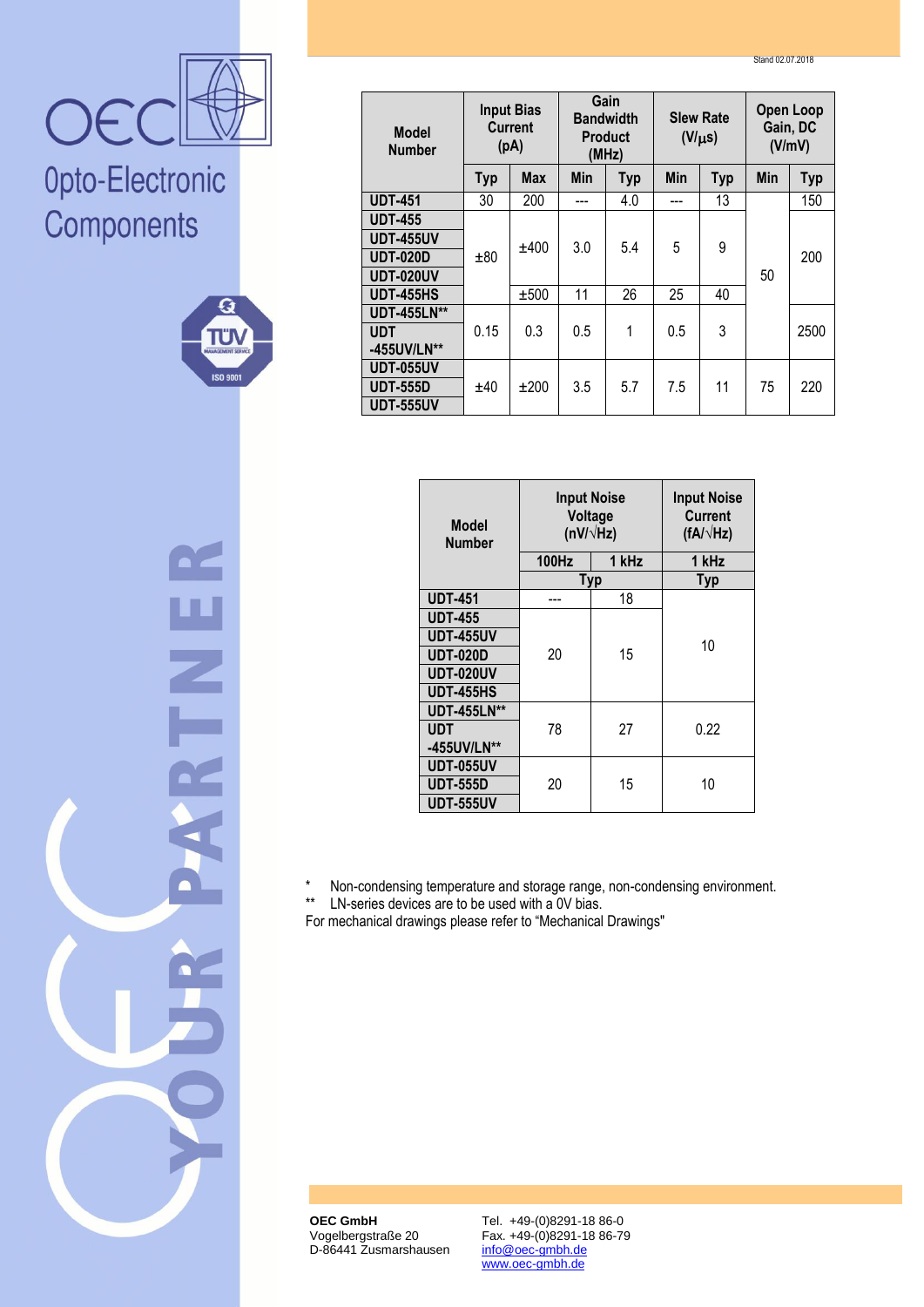OE



ž



UDT-455, 455HS UDT-555D, 555UV, 055UV



UDT-020D, 020UV

**OEC GmbH** Vogelbergstraße 20 D-86441 Zusmarshausen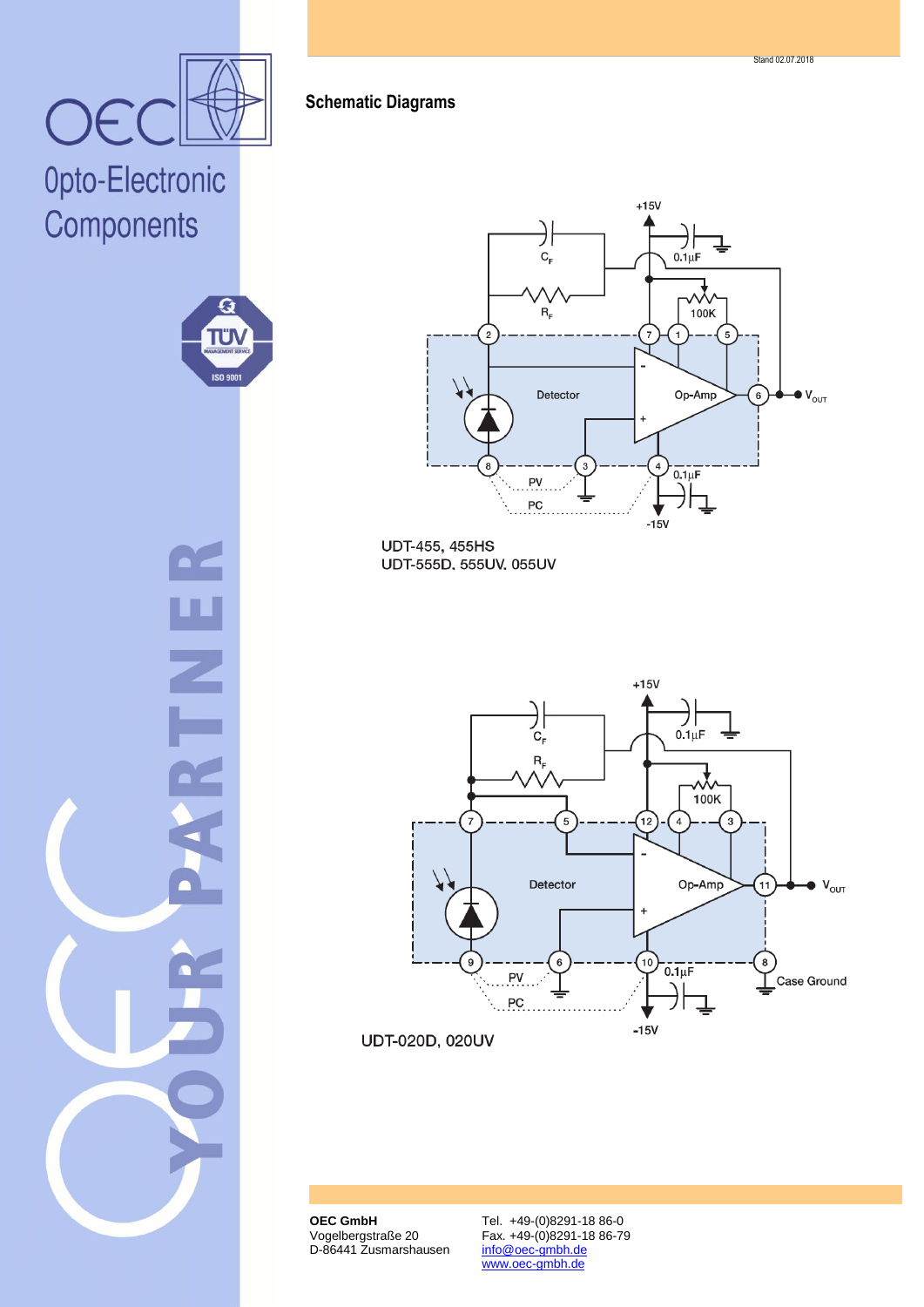

 $\overline{\mathbb{Z}}$ 



The output voltage is proportional to the light intensity of the light and is given by:

 $V_{OUT} = I_P \times R_F$  $= (P \times R_{\lambda}) \times R_{F}$ 

#### Frequency Response (Photodiode/Amplifier Combination)

The frequency response of the photodiode / amplifier combination is determined by the characteristics of the photodetector, pre-amplifier as well as the feedback resistor  $(R_F)$ and feedback capacitor  $(C_F)$ . For a known gain,  $(R_F)$ , the 3dB frequency response of the detector/pre-amp combination is given by:

$$
f_{3dB} = \frac{1}{2\pi C_F R_F}
$$

However, the desired frequency response is limited by the Gain Bandwidth Product (GBP) of the op-amp. In order to have a stable output, the values of the  $R_F$  and  $C_F$  must be chosen such that the 3dB frequency response of the detector / pre-amp combination, be less than the maximum frequency of the op-amp, i.e.  $f_{3dB} \le f_{max}$ .

$$
f_{\max} = \sqrt{\frac{GBP}{2\pi R_F (C_F + C_J + C_A)}}
$$

where  $C_A$  is the amplifier input capacitance.

**OEC GmbH** Vogelbergstraße 20 D-86441 Zusmarshausen